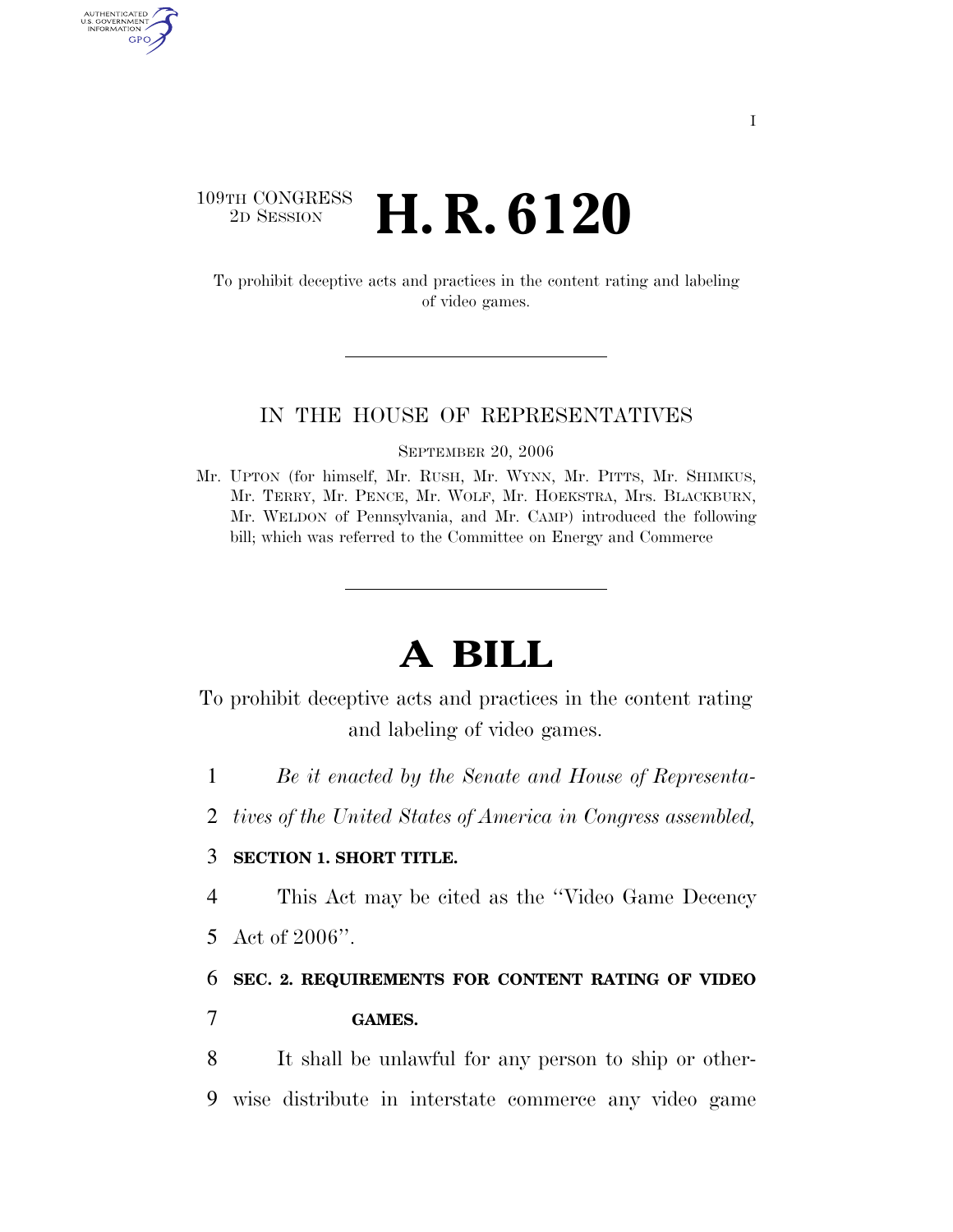that contains a rating label containing an age-based con- tent rating for that video game where the person, with the intent of obtaining a less restrictive age-based content rating, failed to disclose content of the video game that was required to be disclosed to the independent ratings organization that assigned such age-based content rating, and which resulted in the video game receiving a less-re- strictive age-based content rating than otherwise would have resulted.

#### **SEC. 3. UNFAIR OR DECEPTIVE ACT OR PRACTICE.**

 A violation of section 2 shall be treated as an unfair or deceptive act or practice affecting commerce within the meaning proscribed in section 5(a)(1) of the Federal Trade Commission Act (15 U.S.C. 45(a)(1)), and shall be treated by the Commission as a violation of a rule under section 18(a) of such Act.

## **SEC. 4. DEFINITIONS.**

As used in this Act—

 (1) the term ''age-based content rating'' means the classification assigned by an independent rating organization to a video game for the purpose of in- forming consumers about the potential suitability of a video game for particular age groups;

 (2) the term ''content'', with respect to a video game, means—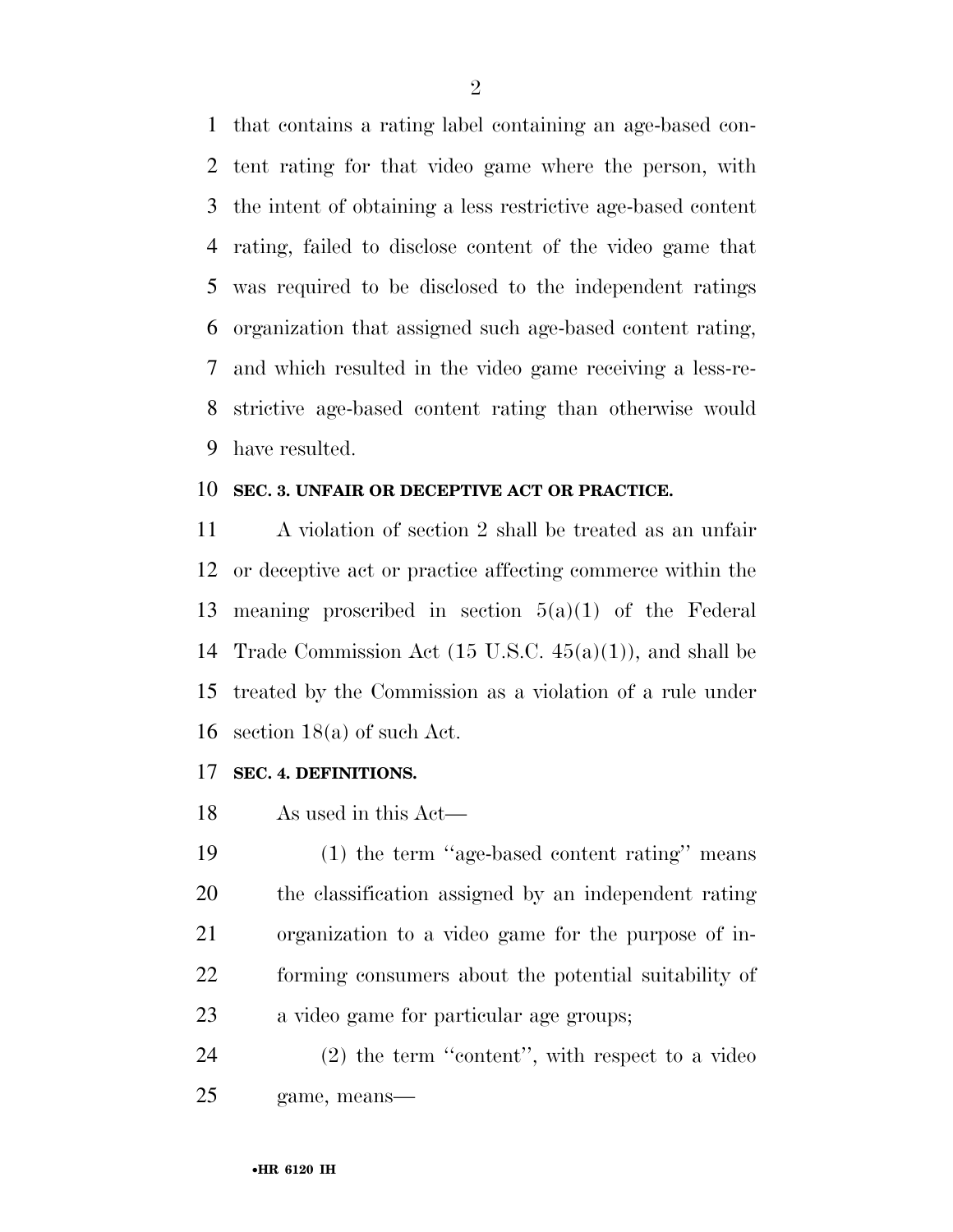| $\mathbf{1}$   | (A) the software contained in the video                        |
|----------------|----------------------------------------------------------------|
| $\overline{2}$ | game that is capable of rendering, depicting,                  |
| 3              | displaying, or activating scenes, images, words,               |
| $\overline{4}$ | or sounds on a computer or telecommunication                   |
| 5              | device; and                                                    |
| 6              | (B) any scenes, images, words, or sounds                       |
| 7              | contained in the video game;                                   |
| 8              | (3) the term "independent rating organization"                 |
| 9              | means the Entertainment Software Rating Board or               |
| 10             | any other organization that assigns age-based con-             |
| 11             | tent ratings for video games; and                              |
| 12             | $(4)$ the term "video game" means any product,                 |
| 13             | whether distributed electronically or through a tan-           |
| 14             | gible device, consisting of data, programs routines,           |
| 15             | instructions, applications, symbolic languages, or             |
| 16             | similar electronic information (collectively referred to       |
| 17             | as "software") that controls the operation of a com-           |
| 18             | puter or telecommunication device and that enables             |
| 19             | a user to interact with a computer controlled virtual          |
| 20             | environment for entertainment purposes.                        |
| 21             | SEC. 5. EFFECT ON OTHER LAWS.                                  |
| 22             | This Act supersedes any provision of a statute, regu-          |
| 23             | lation, or rule of a State or political subdivision of a State |
| 24             | that regulates the rating of video game content, or regu-      |

lates the sale, rental, or display of a video game on the